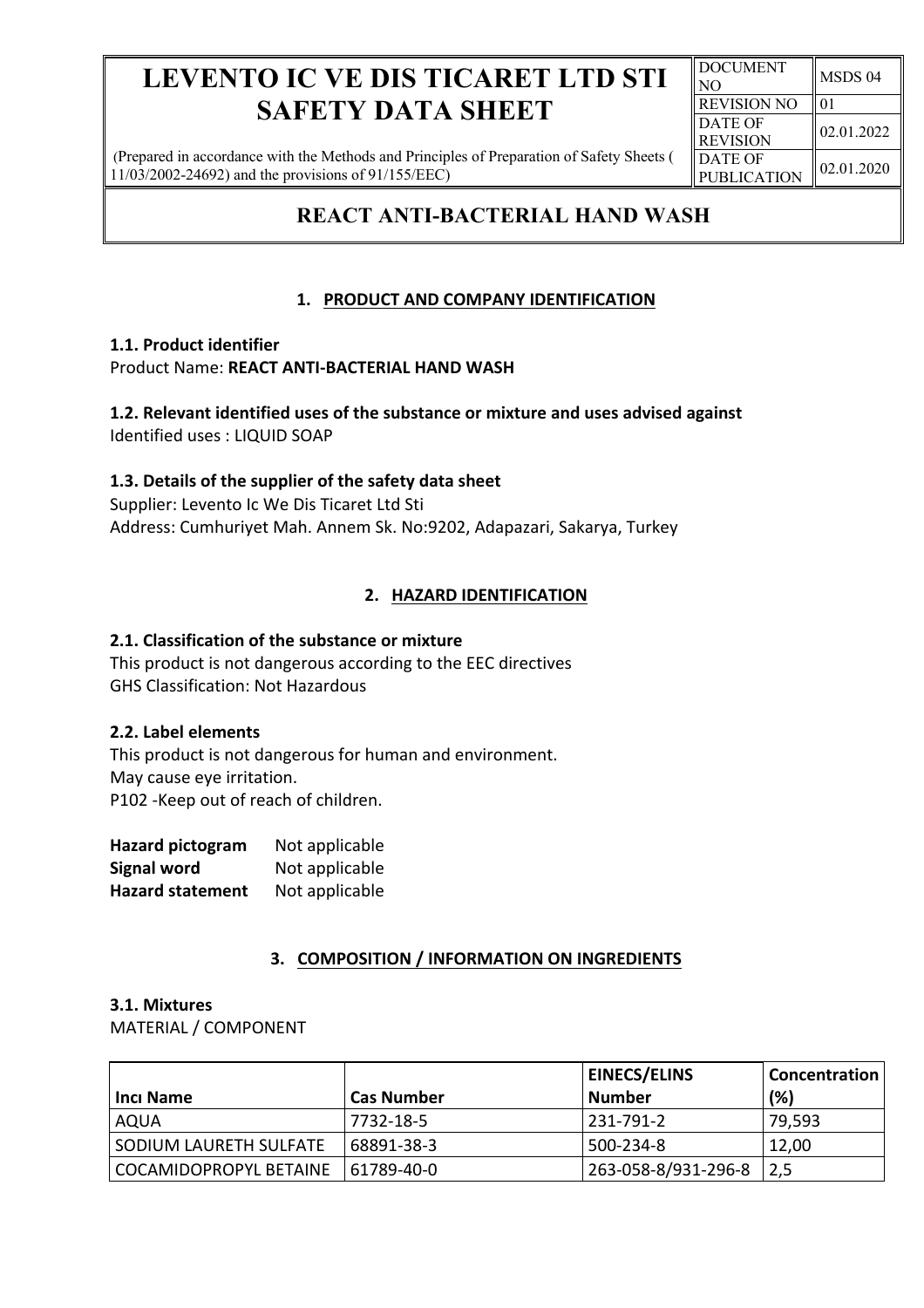| <b>DOCUMENT</b><br>NO | MSDS 04    |
|-----------------------|------------|
| <b>REVISION NO</b>    | 01         |
| <b>DATE OF</b>        | 02.01.2022 |
| <b>REVISION</b>       |            |
| <b>DATE OF</b>        | 02.01.2020 |
| <b>PUBLICATION</b>    |            |

(Prepared in accordance with the Methods and Principles of Preparation of Safety Sheets ( 11/03/2002-24692) and the provisions of 91/155/EEC)

## **REACT ANTI-BACTERIAL HAND WASH**

| SODIUM CHLORIDE                    | 7647-14-5           | 231-598-3                    | 2,0   |
|------------------------------------|---------------------|------------------------------|-------|
| <b>COCAMIDE DEA</b>                | 68603-42-9          | 271-657-0                    | 1,5   |
| <b>GLYCERIN</b>                    | $56 - 81 - 5$       | 200-289-5                    | 1,0   |
| POLYQUATERNIUM-7                   | 26590-05-6          | $\hbox{ }$                   | 0,5   |
| PARFUM (Hexyl Cinnamal,            |                     |                              |       |
| <b>Butylphenyl Methylpropional</b> |                     |                              |       |
|                                    |                     |                              | 0,4   |
| PEG-7 GLYCERYL COCOATE             |                     | $\qquad \qquad \blacksquare$ | 0,2   |
| <b>CHLORHEXIDINE</b>               |                     |                              |       |
| DIGLUCONATE (%50 CONS)             |                     |                              | 0,127 |
| <b>AQUA</b>                        | 7732-18-5           | 231-791-2                    | 0,1   |
| Magnesium nitrate                  | 10377-60-3          | 233-826-7                    |       |
| Methylchloroisothiazolinone/       |                     |                              |       |
| Methylisothiazolinone              | 55965-84-9          |                              |       |
| Magnesium chloride                 | 7786-30-3           | 232-094-6                    |       |
| <b>CITRIC ACID</b>                 | 77-92-9 / 5949-29-1 | 201-069-1                    | 0,08  |

(1) For R-phrases and H-statements in full: see heading 16 .

(2) Substance with a Community workplace exposure limit.

## **4. FIRST AID MEASURES**

## **Generally**

Never attempt to administer liquid, or anything else to an unconscious person via the mouth.

## **4.1. Description of first aid measures**

**Inhalation** It is not dangerous in this kind of cases generally **Ingestion** DO NOT INDUCE VOMITING! Get medical attention. **Skin contact** Cause no irritation. **Eye contact** Rinse the eye for several minutes with lukewarm water. If irritation persists call a doctor.

## **4.2. Most important symptoms and effects, both acute and delayed:**

No data available

## **4.3. Indication of any immediate medical attention and special treatment needed:**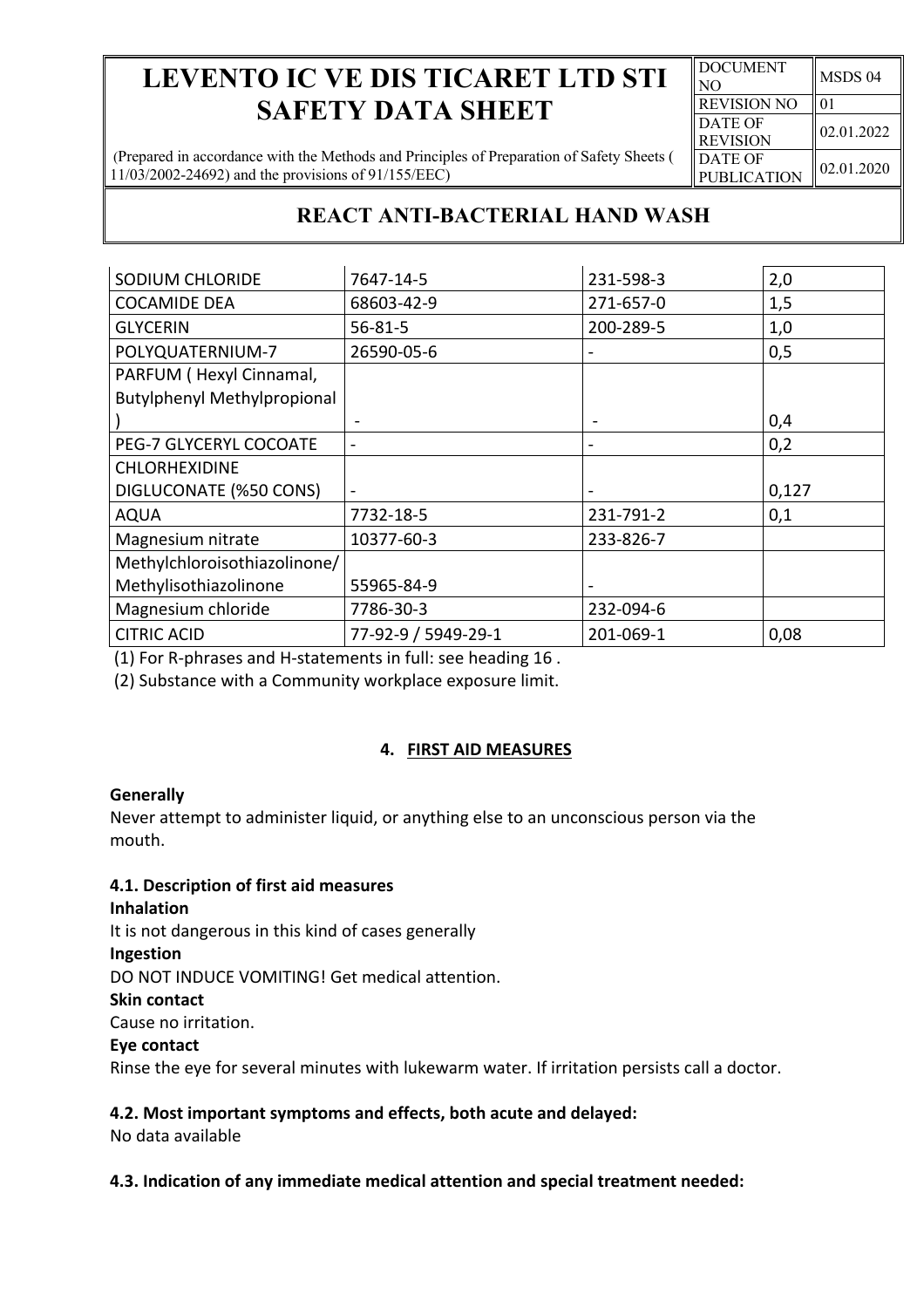(Prepared in accordance with the Methods and Principles of Preparation of Safety Sheets ( 11/03/2002-24692) and the provisions of 91/155/EEC)

## **REACT ANTI-BACTERIAL HAND WASH**

No data available

## **5. FIRE FIGHTING MEASURES**

## **5.1. Extinguishing media**

Extinguish with materials intended for the surrounding fire.

## **5.2. Special hazards arising from the substance or mixture**

Produces fumes containing harmful gases (carbon monoxide and carbon dioxide) when burning.

## **Hazardous combustion products**

Thermal decomposition or combustion products may include the following substances: Carbon monoxide (CO). Carbon dioxide (CO2).

## **5.3. Advice for firefighters**

## **Protective actions during firefighting**

Protective measures should be taken regarding other material at the site of the fire. In case of fire use a respirator mask. Wear full protective clothing.

## **6. ACCIDENTAL RELEASE MEASURES**

## **6.1. Personal precautions, protective equipment and emergency procedures**

There is no need for special precaution. Avoid contact with eyes.

## **6.2. Environmental precautions**

Throw it away in a container do not throw on environment.

## **6.3. Methods and material for containment and cleaning up**

Do not require a special method.

## **6.4. Reference to other sections**

For personal protection, see section 8. See section 11 for additional information on health hazards. For waste disposal, see section 13.

## **7. HANDLING AND STORAGE**

DOCUMENT  $\begin{array}{cc}\n\text{NOD} & \text{MSDS} & 04 \\
\text{NOD} & \text{MSDS} & \text{MSDS}\n\end{array}$ REVISION NO 01 DATE OF REVISION  $\|02.01.2022$ DATE OF PUBLICATION  $\left| \begin{array}{c} 02.01.2020 \end{array} \right|$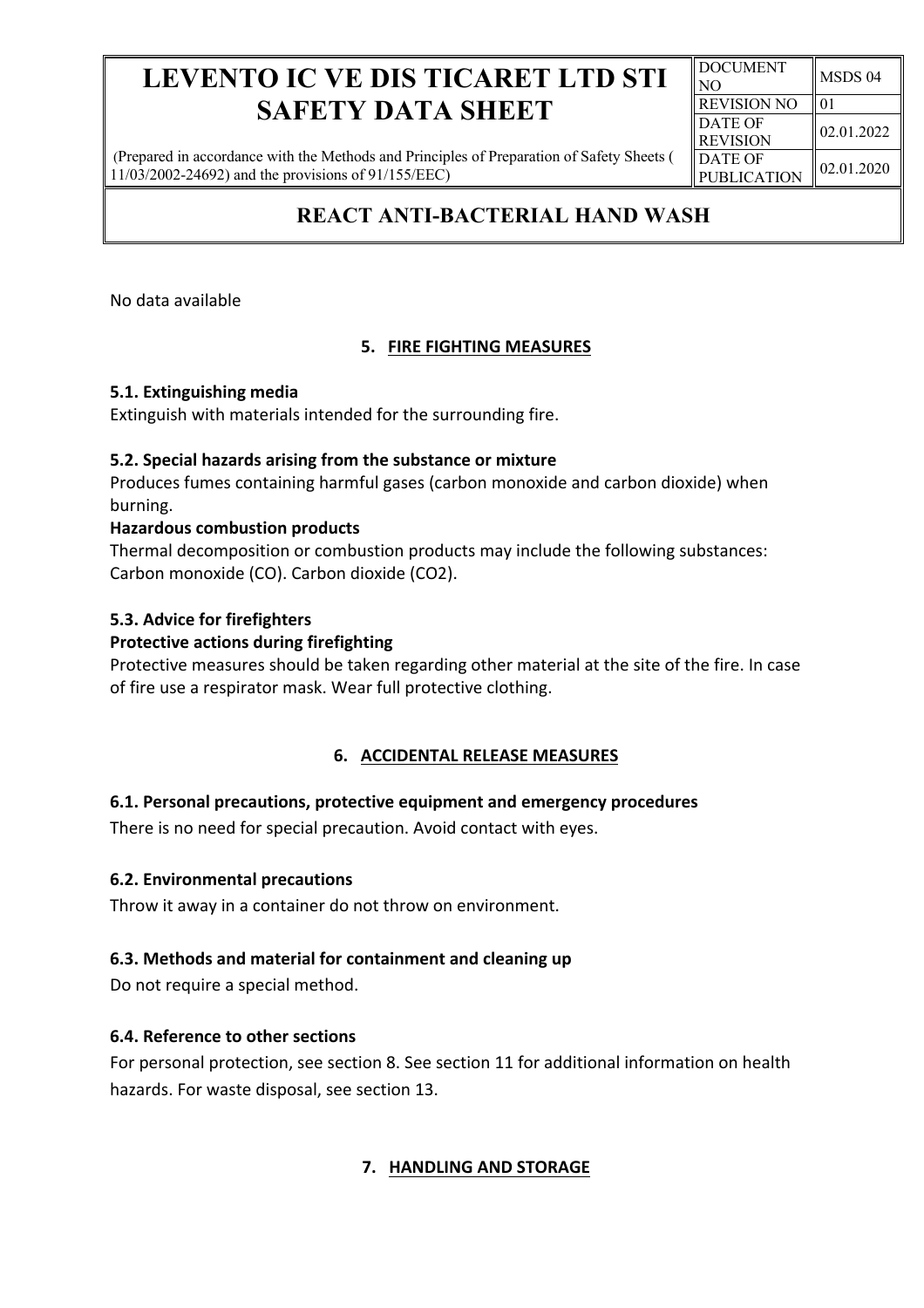(Prepared in accordance with the Methods and Principles of Preparation of Safety Sheets ( 11/03/2002-24692) and the provisions of 91/155/EEC)

#### DOCUMENT  $\begin{array}{cc}\n\text{NOD} & \text{MSDS} & 04 \\
\text{NOD} & \text{MSDS} & \text{MSDS}\n\end{array}$ REVISION NO  $\parallel$  01 DATE OF REVISION  $\|02.01.2022$ DATE OF PUBLICATION  $\left| \begin{array}{c} 02.01.2020 \end{array} \right|$

## **REACT ANTI-BACTERIAL HAND WASH**

## **7.1. Precautions for safe handling**

Read and follow manufacturer's recommendations. Eliminate all sources of ignition. Keep away from heat, sparks and open flame. Protect against direct sunlight.

## **7.2. Conditions for safe storage, including any incompatibilities**

Store in cool, dry, well ventilated area. **Storage:** Store in cool (below 25 degree) & dry conditions

## **7.3. Specific end use(s)**

The identified uses for this product are detailed in Section 1.2.

## **8. EXPOSURE CONTROLS/ PERSONAL PROTECTION**

## **8.1. Control parameters:** Not needed

**8.2. Exposure controls:** Not needed **Respiratory Protection:** Not needed **Eye Protection:** None required with normal consumer use. **Protective Gloves:** None required with normal use. **Other Protective Equipment:** None required with normal use

## **9. PHYSICAL AND CHEMICAL PROPERTIES**

**9.1. Information on basic physical and chemical properties. Colour/Odor/Appearance:** White coloured Nonwoven fabric, soaked in a solution with a Refreshing note **pH (final product ) :** 5.5 ±0,3 **pH (solution):** 4,8-5,00 **Density**: 1,025 gr/cm3 **±0,025 Vapor Pressure (mm Hg):** N/A **Vapor Density (Air=1**): N/A **Evaporation Rate (nBuOAc=1):** Unknown **Freezing Point**: N/A **Coefficient of Water/Oil Distribution**: N/A **Scooped Density**: N/A **Solubility in Water:** Completely **Reserve Alkalinity:** N/A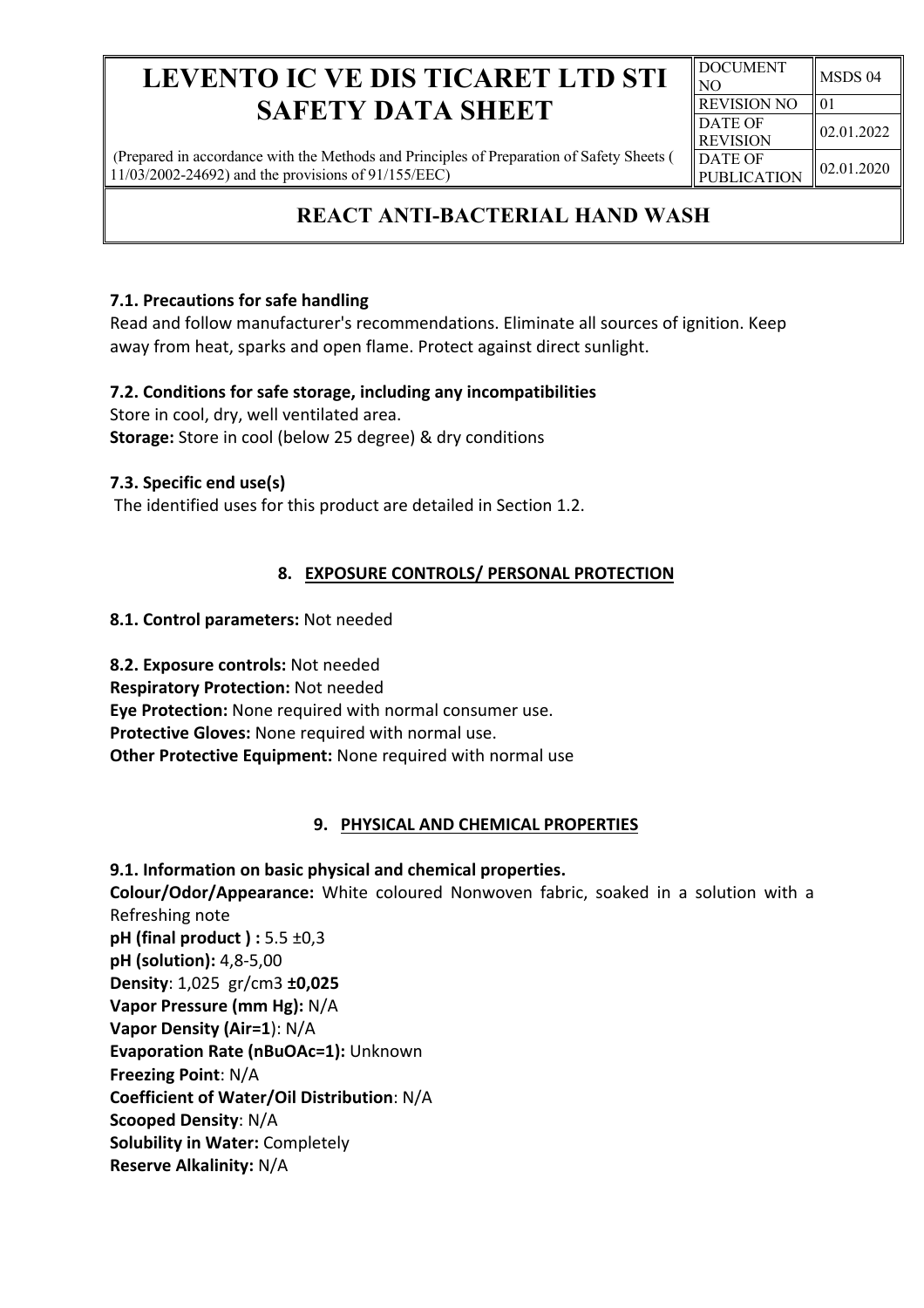(Prepared in accordance with the Methods and Principles of Preparation of Safety Sheets ( 11/03/2002-24692) and the provisions of 91/155/EEC)

## **REACT ANTI-BACTERIAL HAND WASH**

## **9.2. Other information Volatile organic compounds –** None

## **10. STABILITY AND REACTIVITY**

## **10.1. Reactivity**

General Information: No information available.

#### **10.2. Chemical stability**

Stability Stable under recommended storage conditions.

#### **10.3. Possibility of hazardous reactions**

Hazardous Reactions None under normal processing

#### **10.4. Conditions to Avoid**

Conditions to Avoid Keep away from open flames, hot surfaces and sources of ignition.

## **10.5. Incompatible Materials**

None known

## **10.6. Hazardous Decomposition Products**

None known

## **11. TOXICOLOGICAL INFORMATION**

## **11.1. Information on toxicological effects**

**Toxicological information:** This product was prepared according to the directives of EEC. Therefore, this product does not represent the toxicological specialities and does not harm the human health. Right usage according to the suitable directives, there is no harmful effect.

**Skin Contact:** Non irritant

**Eye contact:** Irritating to eyes.

## **12. ECOLOGICAL INFORMATION**

**12.1. Toxicity**

| <b>DOCUMENT</b><br>NО | MSDS 04    |
|-----------------------|------------|
| <b>REVISION NO</b>    | 01         |
| DATE OF               | 02.01.2022 |
| <b>REVISION</b>       |            |
| <b>DATE OF</b>        | 02.01.2020 |
| <b>PUBLICATION</b>    |            |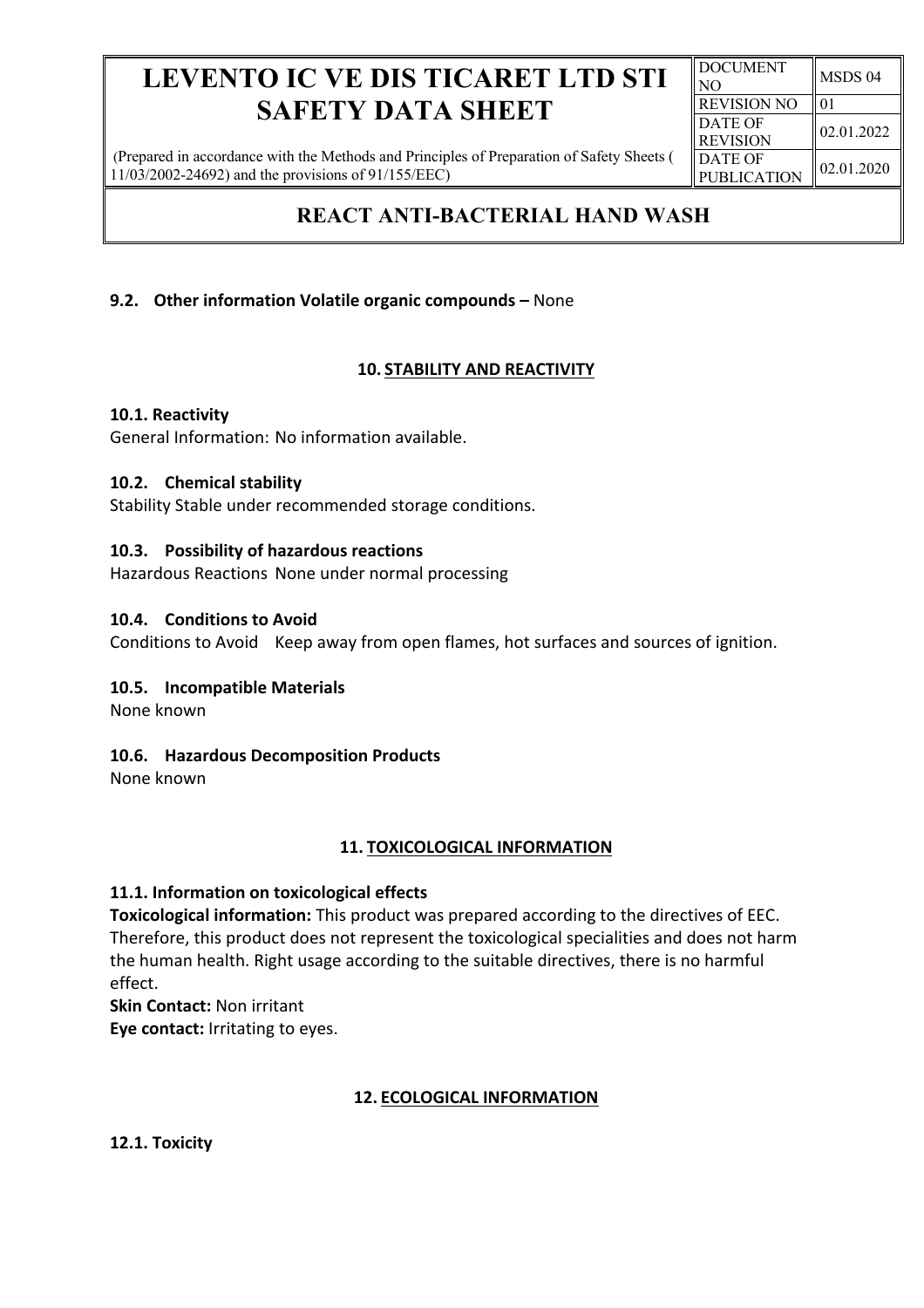(Prepared in accordance with the Methods and Principles of Preparation of Safety Sheets ( 11/03/2002-24692) and the provisions of 91/155/EEC)

## **REACT ANTI-BACTERIAL HAND WASH**

No data available. Not regarded as dangerous for the environment. May be reduced by recycling product packaging.

## **12.2. Persistence and degradability**

There is no information regarding persistence or degradability.

## **12.3. Bioaccumulative potential**

There is no information regarding bioaccumulation.

## **12.4. Mobility in soil**

Information about mobility in nature is not available.

## **12.5. Results of PBT and vPvB assessment**

This product does not contain any substances that are assessed to be a PBT or a vPvB.

## **12.6. Other adverse effects**

Not known.

## **13. DISPOSAL CONSIDERATIONS**

## **13.1. Waste treatment methods**

Product : Eliminate with home trash. Do not throw through sewage. The disposal of the spilled or waste material must be done in accordance with applicable local and national regulation

## **14. TRANSPORT INFORMATION**

Dangerous goods are not covered by the regulations. Where not otherwise stated the information applies to all of the UN Model Regulations, i.e. ADR (road), RID (railway), ADN (inland waterways), IMDG (sea), and ICAO (IATA) (air).

**14.1. UN number** Not classified as dangerous goods

14.2. UN proper shipping name Not applicable

14.3. Transport hazard class(es) Not applicable